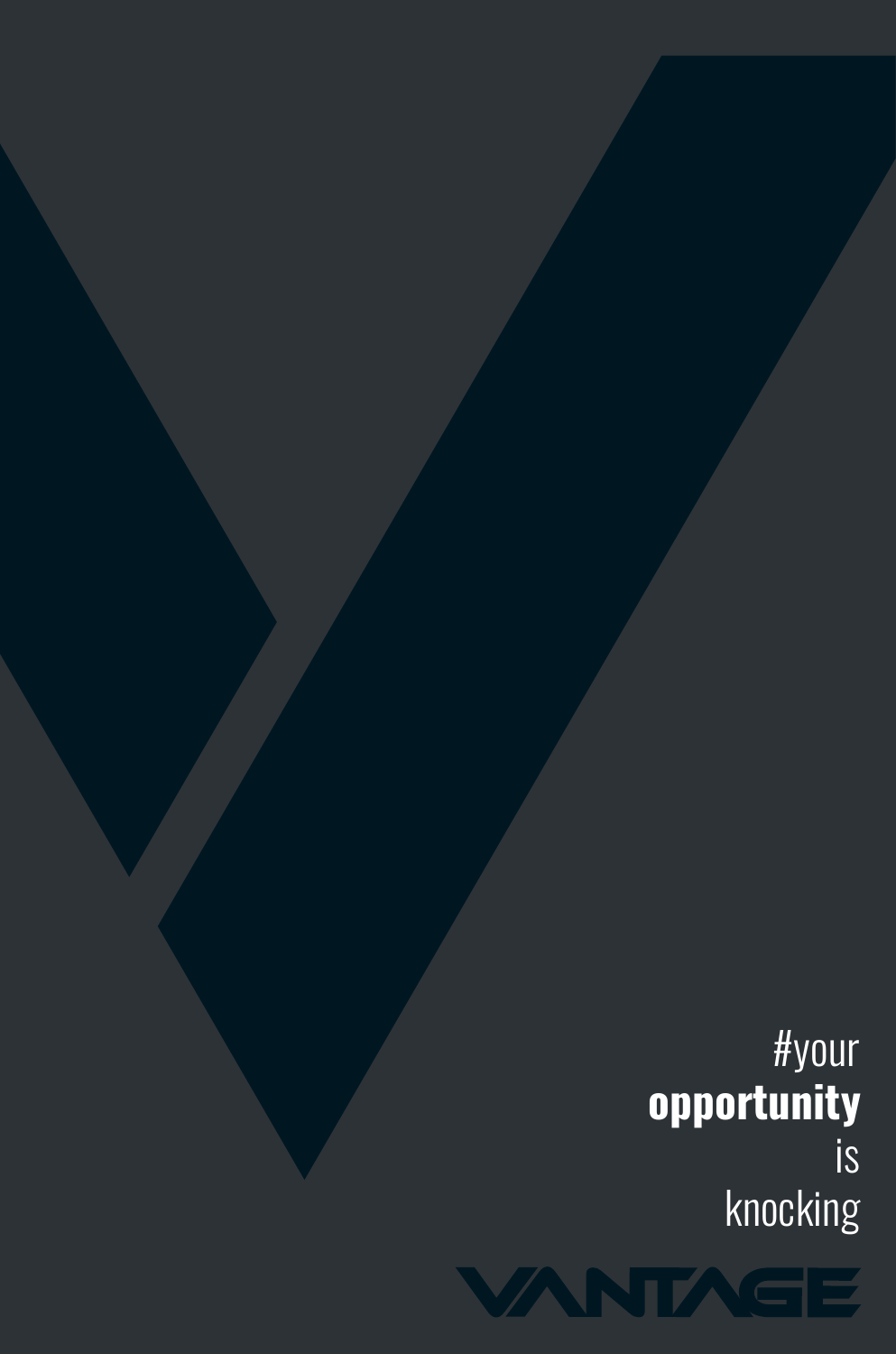## THE ABSOLUTE BEST SUMMER SALES EXPERIENCE AVAILABLE.

# **PERIOD.**

Vantage Marketing is second to none! Their knowledge, training, and experience will give you the best opportunity to succeed. Vantage has helped me gain life skills and reach goals I never thought possible at this stage of my life. You will be doing yourself a favor by joining the team. They are the best people in the summer sales industry!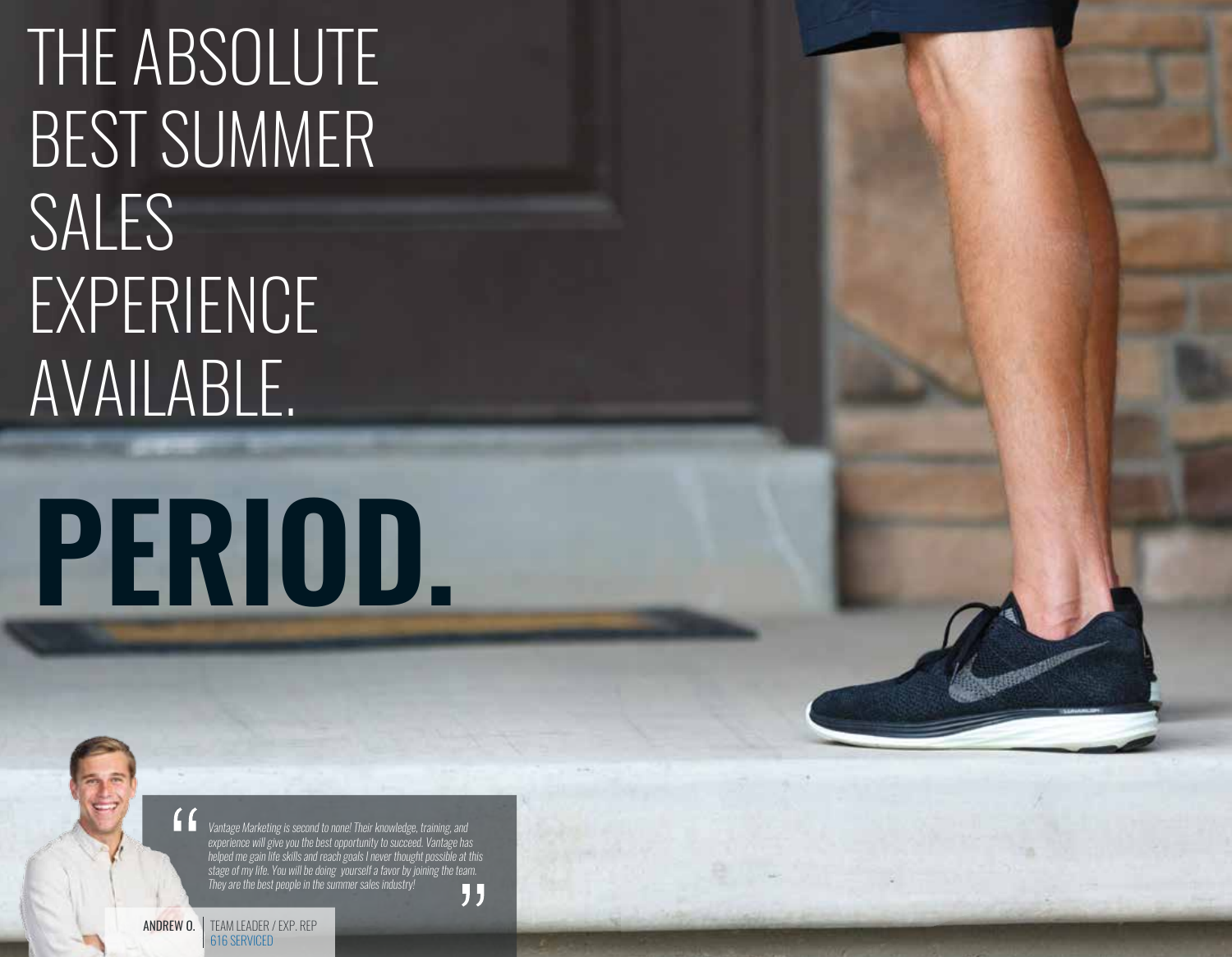**04.**

**02. 03.** INCENTIVES

 $\Xi$ 

MARKETS

PRIORITIES While we are positive you will make great PRIORITIES money here, we do not believe money is the most important thing in life. In fact, we believe three things should always come before the mighty dollar--faith, family, and friends. This isn't some cheesy "catchphrase". It's simply the way we do business. At Vantage you will NEVER be asked to do ANYTHING that places money ahead of what really matters.

TRAINING

LTURE

Vantage has the highest compensation<br>plans in the industry. Your efforts will be rewarded through aggressive pay plans that have produced the top earners in the business. Simply put, you will make more money with Vantage - end of story!

> Most companies offer just a handful of overly competitive sales markets. Vantage has more market options than anyone - as in 10 times more! From Seattle to Florida, Hawaii to New York, we will put you in the best market to succeed! Don't let anyone tell you the market doesn't

**05. 05. 05. 06. 05. 06. 06. 06. 06. 06. 06. 06. 06. 06. 06. 06. 06. 06. 06. 06. 06. 06. 06. 06. 06. 06. 06. 06. 06. 06. 06. 06. 06. 06. 06. 06. 06.** THE MOST IMPORTANT THINGS ARE NOT THINGS.

A company's training is only as good as those providing it. The Vantage Training Program (VTP) was developed by, and continues to produce, the top reps in the industry. Training tools include manuals, modules, videos, and on-the-door, one-onone mentorship. Vantage will ensure you are more than ready to sell the first door you knock!

Vantage Marketing is second to none! Their knowledge, training, and experience will give you the best opportunity to succeed. Vantage has helped me gain life skills and reach goals I never thought possible at this stage of my life. You will be doing yourself a favor by joining the team. They are the best people in the summer sales industry! 55

 $\blacksquare$  Vantage is the best summer sales company out there. have the utmost respect for the owners due to their im pressive values and ethics. Vantage has always treated me fairly, and the growth opportunity is unmatched. I've never been just a number to them  $-$  which is ofte the case in the summer sales arena. Based upon my personal experiences and successes, I wouldn't even consider working for another summer sales company. Trust me when I say I've done my homework. This is the best place to be, period!

*5 YR. AVERAGE CONTRACT VALUE 5 YR. AVERAGE SERVICED ACCOUNTS*  $$510^{.03}$  770<sup>.2</sup>



The summer-sales industry is notorious for making huge promises and failing to deliver. about the "goods" and "bads" of the job. Truth is, this job is not for everyone. It's hard work and you won't make a million dollars this summer. However, you will work with great people who will ALWAYS be honest, and help you set challenging, but realistic goals.

### **THEY'RE PEOPLE.**

# **PERIOD.**

## THE ABSOLUTE BEST SUMMER SALES EXPERIENCE AVAILABLE.

# **01. COMPENSATION**

OF VANTAGE REPS WERE TREATED LIKE A PERSON NOT JUST A NUMBER

**VANDE** 

#### IN FIVE YEARS

#### *WITH VANTAGE MARKETING . . .*

- *20 months knocking doors*
- *3,851 total serviced accounts*

*\$1,964,126 total contract value*

770 SERVICED / YR. REGIONAL SALES MANAGER *JEREMY R.*

### DREAMS DON'T WORK UNLESS **YOU DO.**

**54%** of summer sales reps, industry-wide,

82% of VANTAGE reps finished

89% of VANTAGE reps who finished,<br>signed to come back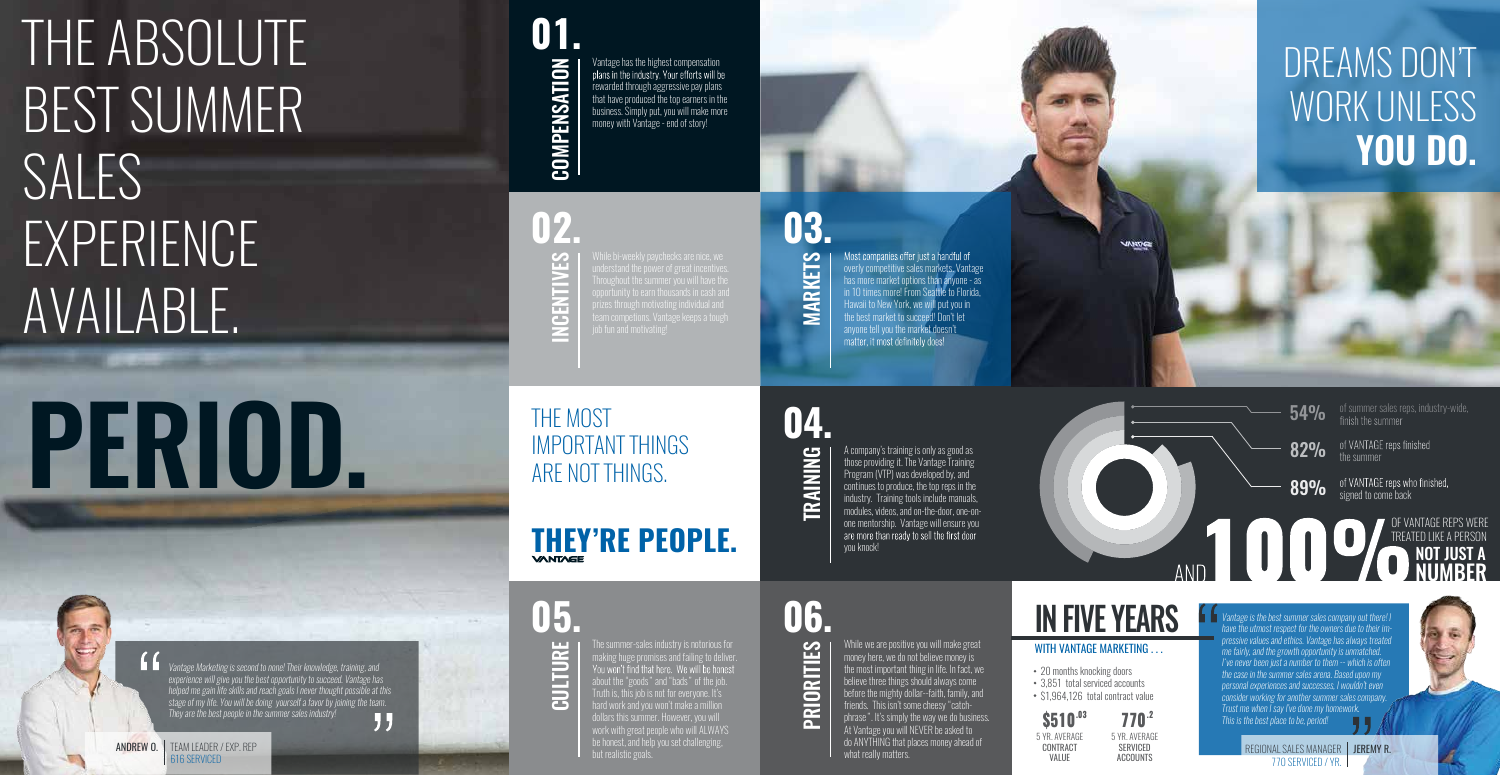**01.**

**04.**

**02. 03.** INCENTIVES

MARKETS



TRAINING

PRIORITIES

**PRI** 

COMPENSATION Vantage has the highest compensation<br>plans in the industry. Your efforts will be rewarded through aggressive pay plans that have produced the top earners in the business. Simply put, you will make more money with Vantage - end of story!

> While we are positive you will make great money here, we do not believe money is he most important thing in life. In fact, we believe three things should always come before the mighty dollar--faith, family, and friends. This isn't some cheesy "catchphrase". It's simply the way we do business. At Vantage you will NEVER be asked to do ANYTHING that places money ahead of what really matters.

verly competitive sales markets. Vantage has more market options than anyone - as in 10 times more! From Seattle to Florida, Hawaii to New York, we will put you in the best market to succeed! Don't let anyone tell you the market doesn't<br>matter, it most definitelv does!

lost companies offer just a handful of

, sammer saids madedly is noterloas for<br>king huge promises and failing to delive<br>u won't find that here. We will be honest out the "goods" and "bads" of the job. Truth is, this job is not for everyone. It's l work and you won't make a milli llars this summer. However, you will work with great people who will ALWAYS be honest, and help you set challenging, but realistic goals.

 $\mathbf{\Xi}% _{CS}^{(r,\sigma)}$ 

 $\approx$ 

A company's training is only as good as those providing it. The Vantage Training Program (VTP) was developed by, and continues to produce, the top reps in the industry. Training tools include manuals, modules, videos, and on-the-door, one-onone mentorship. Vantage will ensure you

are more than ready to sell the first door

**05. 05. 05. 05. 05. 06. 05. 06. 06. 06. 06. 06. 06. 06. 06. 06. 06. 06. 06. 06. 06. 06. 06. 06. 06. 06. 06. 06. 06. 06. 06. 06. 06. 06. 06. 06. 06.** THE MOST IMPORTANT THINGS ARE NOT THINGS.

Vantage Marketing is second to none! Their knowledge, training, and experience will give you the best opportunity to succeed. Vantage has helped me gain life skills and reach goals I never thought possible at this stage of my life. You will be doing yourself a favor by joining the team. They are the best people in the summer sales industry! П. you knock!

isight means quality-of-service and attention to detail.<br>isight has proven to be one of the most efficient. stable, and well-liked pest control companies in the US. The customer always wins with quality like Insight.

#### TERMINIK

## **THEY'RE PEOPLE.**

# **PERIOD.**

## THE ABSOLUTE BEST SUMMER SALES EXPERIENCE AVAILABLE.

**Was it hard? Incredibly.** Was it exhausting nbelievably. Did it push me? More than  $\bar{l}$  co have imagined. Was it worth it? NO QUESTION IN MY MIND! If I had to go back, I wouldn't change a thing. Vantage was the key to so much of my current reality. Vantage, in a very real way, changed my life. If you'd like to be comfortable, don't do this. If you'd like to be successful, quit worrying, sign the stupid paper, and go with Vantage.

**CURRENT BUSINESS OWNER | CLAYTON B** 5 YEARS AT VANTAGE

*MATTHEW S.* EXPERIENCED REP 1,006 SERVICED

A billion dollar company. You've seen the commercials. Their name speaks for itself. Vantage has earned their trust and has been been representing the nations largest pest-control company for nearly a decade.

100 125 150 175 200 250 300 350 400 450  $500 +$ 25% 27% 29% 31% 35% 37% 40% 43% 47% 50% 50% *SERVICED ACCOUNTS COMMISSION PERCENTAGE*

| <b>ESTIMATED</b><br><b>EARNINGS</b> | <b>TRIP</b><br><b>INCENTIVE</b> | TUITION<br><b>BONUS</b> | <b>SUMMER</b><br><b>INCENCTIVES</b> | <b>A-PAY</b><br><b>BONUS</b> | 2 for 4%<br><b>BONUS</b> | HOUSING<br><b>BONUS</b> |
|-------------------------------------|---------------------------------|-------------------------|-------------------------------------|------------------------------|--------------------------|-------------------------|
| \$16,850                            | N/A                             | \$1,000                 | $$1.000 +/-$                        | <b>S495</b>                  | \$1.980                  | N/A                     |
| \$23,600                            | N/A                             | \$1.000                 | $$1.000 +/-$                        | \$619                        | \$2.475                  | \$1.800                 |
| \$29.046                            | N/A                             | \$1,000                 | $$1.000 +/-$                        | \$743                        | \$2,970                  | \$1.800                 |
| \$35,586                            | $$600 +/-$                      | \$1.000                 | $$1.000 +/-$                        | \$867                        | \$3.465                  | \$1.800                 |
| \$44,000                            | $$600 +/-$                      | \$1,000                 | $$1.000 +/-$                        | <b>\$990</b>                 | \$3,960                  | \$1.800                 |
| \$56,376                            | $$600 +/-$                      | \$1.000                 | $$1.000 +/-$                        | \$1.238                      | \$4.950                  | \$1.800                 |
| <b>S71.225</b>                      | $$600 +/-$                      | \$1.000                 | $$1.000 +/-$                        | S <sub>1</sub> .485          | \$5,940                  | \$1,800                 |
| \$87,561                            | $$600 +/-$                      | \$1.000                 | $$1.000 +/-$                        | \$1.733                      | \$6,930                  | \$1.800                 |
| \$107,360                           | $$600 +/-$                      | \$1,000                 | $$1.000 +/-$                        | \$1.980                      | \$7.920                  | \$1,800                 |
| \$126,913                           | $$600 +/-$                      | \$1.000                 | $$1.000 +/-$                        | \$2.228                      | \$8.910                  | \$1.800                 |
| \$140,525                           | $$600 +/-$                      | \$1,000                 | $$1.000 +/-$                        | \$2.475                      | \$9,900                  | \$1.800                 |
|                                     |                                 |                         |                                     |                              |                          |                         |

Payscale is retroactive and based upon a \$495 average contract value. Experienced representatives' payscale may be obtained from a Vantage Sales Manager

**I** *I* had actually signed with another pest control company, but wasn't really sure of how to best prepare. I sat in one of the training meetings at Vantage, and although I had committed to another pany, the answers at Vantage were exactly what I was looking for. I couldn't be more thankful I made the decision I did. Vantage will always do whatever it takes to help!



66. Over the last two summers I have not only earned incredible money, but have also gained experience and knowledge that have opened my eyes to my actual potential.Vantage has helped me develop skills that will allow me to excel at whatever I choose to pursue in life. The Vantage team consists of an amazing group of people. They do everything they possibly can to be available whenever you need them. The owners are personally involved, and sincerely care about the success of each individual. In an industry where all too often money is the top priority, Vantage has proven to me they care about people before dollars. If  $\mathbb{R}$  you are willing to bring a great attitude and work ethic, Vantage will  $\bullet$  provide everything else needed for an incredible experience.

*1 MAN.*

### 1 SUMMER. 4<sup>1</sup>/<sub>2</sub> MONTHS.

#### MONEY IS NICE. **THESE ARE TOO.**

It's hot out there. You may just forget how much money you're earning. That's when Vantage steps in. Below are just a few actual incentives.

#### THE RIGHT MARKET. **EVERY SINGLE TIME.**

#### MOST MONEY IN PEST CONTROL. **PERIOD.**

Vantage has access to sell in more markets than any other competitor in the industry. This isn't a big deal. IT'S A GAME CHANGER.



#### **Quess Quest** pest solutions

Vantage houses the highest paid sales reps in the entire door-to-door, pest control industry. Don't believe it? Come ask. We'll show you.

#### *KATRINA T.* FIRST YEAR REP 221 SERVICED

Current Markets

Available Markets